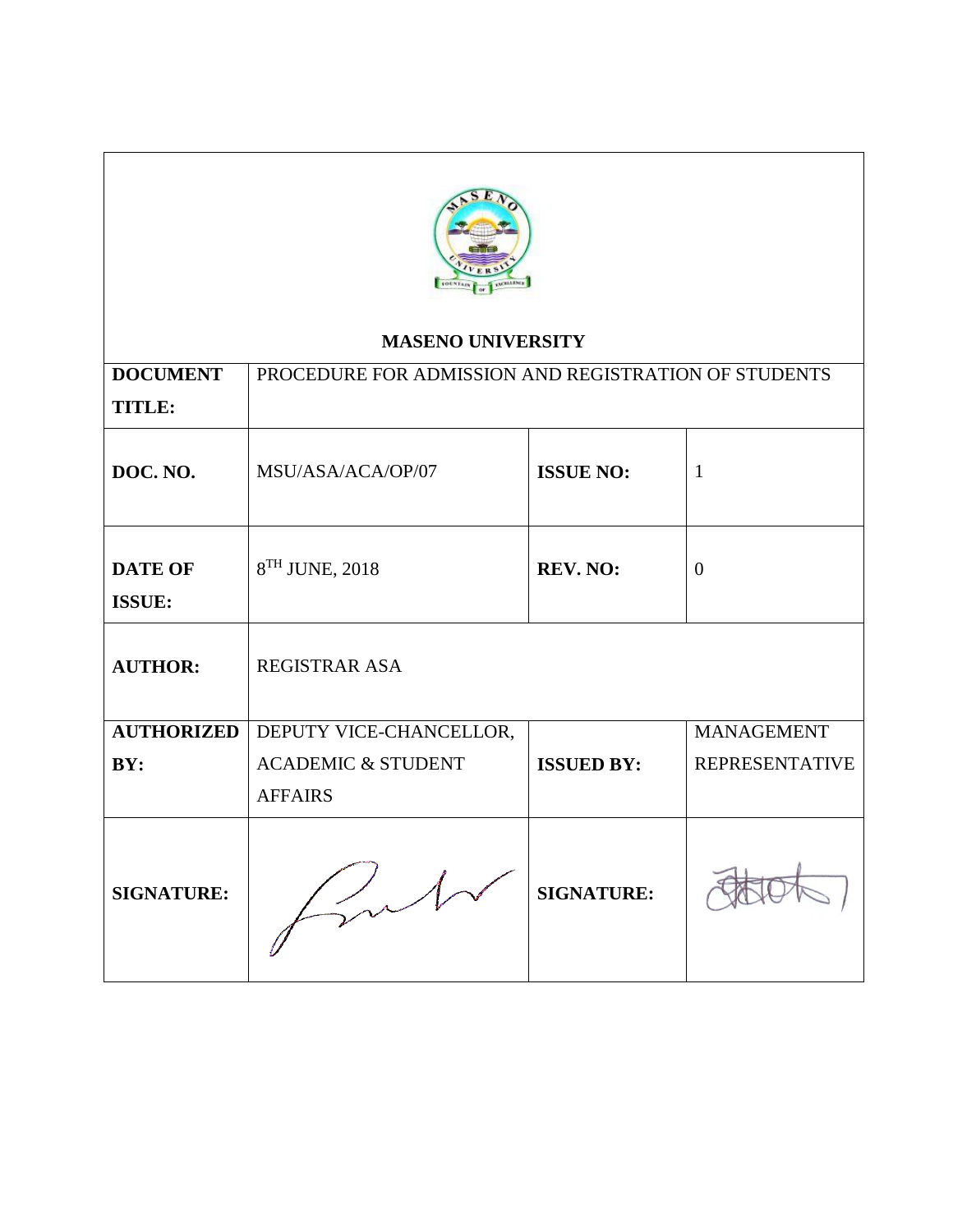| <b>DOCUMENT</b> | PROCEDURE FOR ADMISSION AND REGISTRATION OF |                 |  |  |
|-----------------|---------------------------------------------|-----------------|--|--|
| <b>TITLE</b>    | <b>STUDENTS</b>                             |                 |  |  |
| DOC. NO:        | MSU/ASA/ACA/OP/07   ISSUE NO:               |                 |  |  |
| <b>DATE OF</b>  |                                             | <b>REV. NO:</b> |  |  |
| <b>ISSUE</b>    | $8TH$ JUNE, 2018                            |                 |  |  |

# **0.1 DOCUMENT CHANGES**

 $\begin{array}{c} \hline \end{array}$ 

| #                | <b>Date</b>  |                | <b>Details of Change</b>                                                                      | <b>Authorization</b> |
|------------------|--------------|----------------|-----------------------------------------------------------------------------------------------|----------------------|
|                  | $(dd-mm-yy)$ | Page           | Clause/sub clause                                                                             | Title                |
| 1.               | 8/6/2018     | $\mathbf{1}$   | Inclusion of Author, Title and issuance by                                                    | <b>DVC ASA</b>       |
|                  |              |                | MR on cover page                                                                              |                      |
| 2.               | 8/6/2018     | 2              | Clause 0.2 reviewed to state the procedure<br>shall be available on the University<br>website | <b>DVC ASA</b>       |
| 3.               | 8/6/2018     | $\overline{2}$ | 0.1 Inclusion of page and title columns in<br>document change table                           | <b>DVC ASA</b>       |
| $\overline{4}$ . | 08/06/2018   | $2 - 6$        | Rearrangement of clauses as a result of                                                       | <b>DVC ASA</b>       |
|                  |              |                | omission of title that was previously                                                         |                      |
|                  |              |                | clause 1                                                                                      |                      |
| 5.               | 08/06/2018   | 3              | 1.0 omission of title.                                                                        | <b>DVC ASA</b>       |
|                  |              |                | 3.1 and 3.6 Reference to ISO 9001:2015                                                        |                      |
|                  |              |                | Standard and MSU/VC/MR/OP/01                                                                  |                      |
| 6.               | 08/06/2018   | 3              | Omission of title hence purpose becomes                                                       | <b>DVC ASA</b>       |
|                  |              |                | clause 1                                                                                      |                      |
| 7.               | 08/06/2018   | $\overline{4}$ | 4.17 HOD - Head of Department                                                                 | <b>DVC ASA</b>       |
|                  |              |                | included                                                                                      |                      |
| 8.               | 08/06/2018   | 4, 5, 6        | Omission of clauses 7.2.4, 7.2.5, 7.2.8,                                                      | <b>DVC ASA</b>       |
|                  |              |                | 7.3.4                                                                                         |                      |
| 9.               | 08/06/2018   | $\overline{5}$ | 6.2.8 New clause                                                                              | <b>DVC ASA</b>       |
| 10.              | 8/6/2018     | <b>ALL</b>     | Change of font type and size                                                                  | <b>DVC ASA</b>       |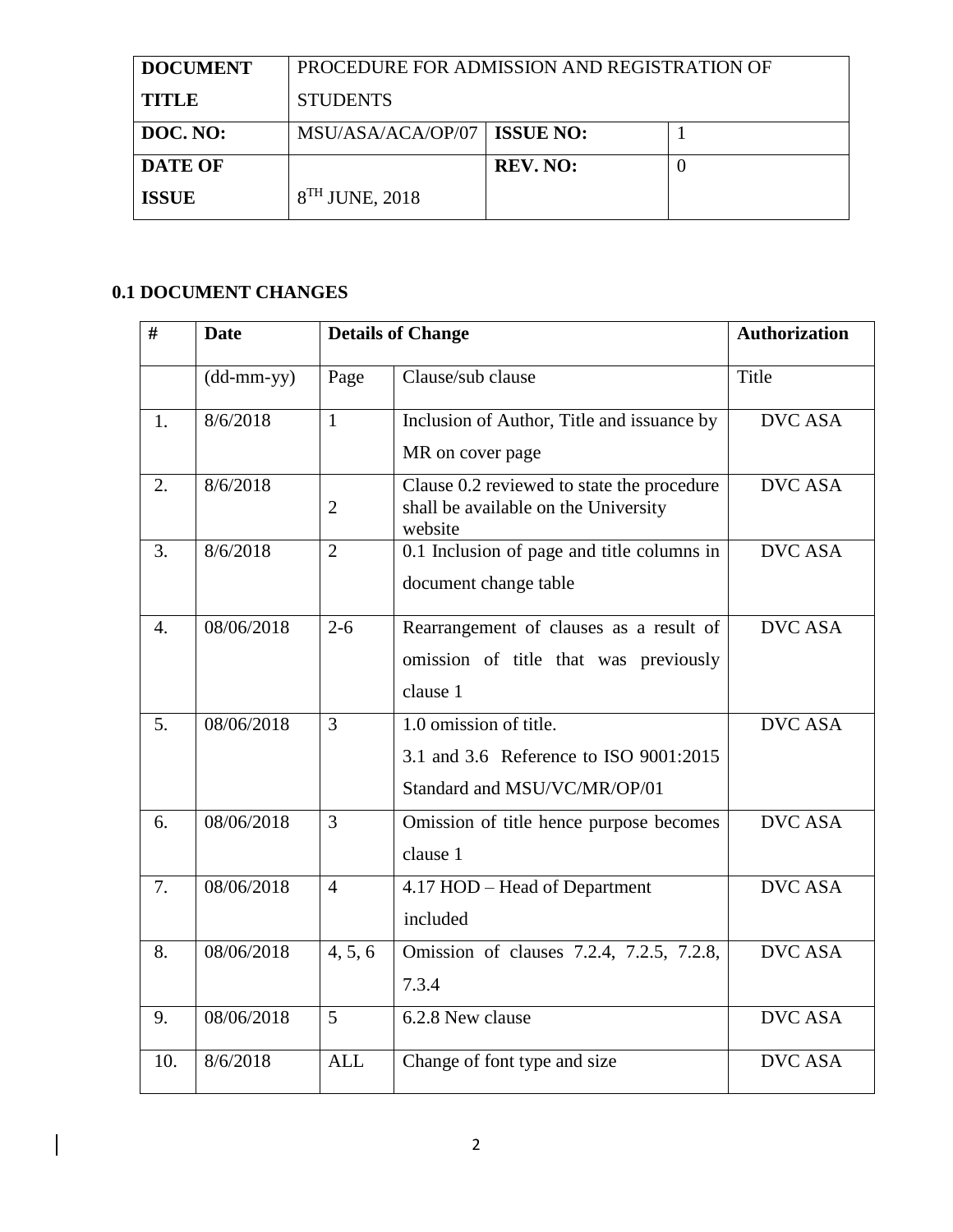| <b>DOCUMENT</b> | PROCEDURE FOR ADMISSION AND REGISTRATION OF |                 |  |  |
|-----------------|---------------------------------------------|-----------------|--|--|
| <b>TITLE</b>    | <b>STUDENTS</b>                             |                 |  |  |
| DOC. NO:        | MSU/ASA/ACA/OP/07   ISSUE NO:               |                 |  |  |
| <b>DATE OF</b>  |                                             | <b>REV. NO:</b> |  |  |
| <b>ISSUE</b>    | $8TH$ JUNE, 2018                            |                 |  |  |

## **0.2 DOCUMENT DISTRIBUTION**

This procedure shall be available on the Maseno University website for authorized users.

## **1. PURPOSE**

The purpose of this procedure is to ensure efficiency and consistency in processing admission and registration of students.

# **2. SCOPE**

This procedure covers application for admission and registration process for students in Maseno University.

## **3. REFERENCE**

- 3.1 ISO 9001-2015: Quality Management System Requirements
- 3.2 Maseno University Quality Manual
- 3.3 Maseno University Admission Policy
- 3.4 MSU/MR/OP/01, Control of Documented Information Procedure
- 3.5 Maseno University Registration Policy
- 3.6 MSU/VC/MR/OP/01

# **4.0 TERMS AND DEFINITIONS & ABBREVIATIONS**

- 4.1 **AO** Admissions Officer
- 4.2 **DEC-** Data Entry Clerk
- 4.3 **R O** Registration Officials
- 4.4 **NR** Nominal Roll
- 4.5 **R C** Registration Centres
- 4.6 **D C** Deans Committee
- 4.7 **ASA** Academic & Student Affairs
- 4.8 **KUCCPS** Kenya Universities and Colleges Placement Service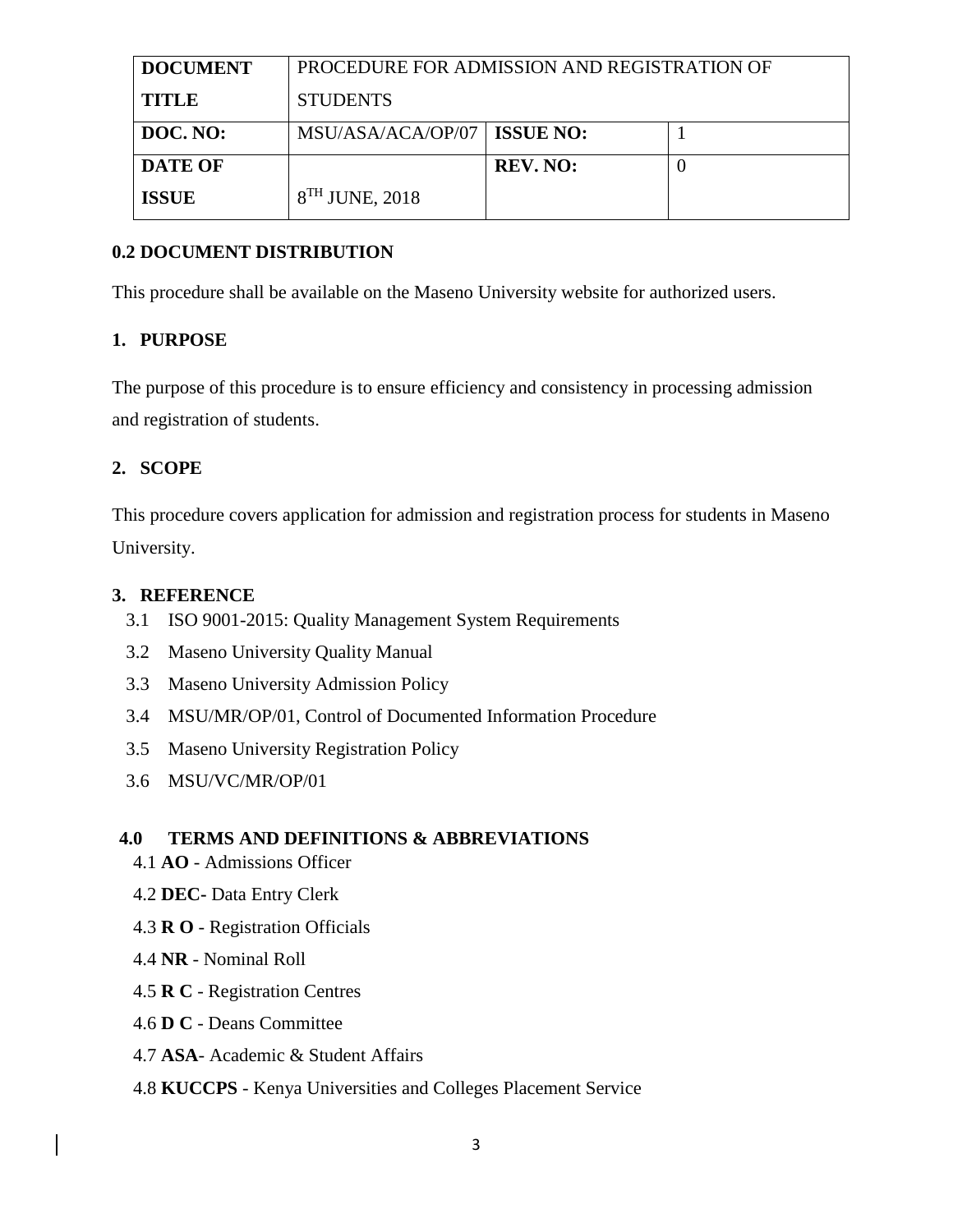| <b>DOCUMENT</b> | PROCEDURE FOR ADMISSION AND REGISTRATION OF |                 |  |  |
|-----------------|---------------------------------------------|-----------------|--|--|
| <b>TITLE</b>    | <b>STUDENTS</b>                             |                 |  |  |
| DOC. NO:        | MSU/ASA/ACA/OP/07   ISSUE NO:               |                 |  |  |
| <b>DATE OF</b>  |                                             | <b>REV. NO:</b> |  |  |
| <b>ISSUE</b>    | $8TH$ JUNE, 2018                            |                 |  |  |

4.9 **SGS Board** - School of Graduate Studies Board

- 4.10 **SSP**  Self Sponsored Programmes
- 4.11 **Applicant** Any person who submits a completed University application form to the Registrar's Office/Director
- 4.12 **Full-time Student/Regular student** any student enrolled in a programme or course for a minimum of twelve (12) weeks per Semester.
- 4.13 **Part-time Student** any student enrolled in a programme or course being conducted during school holidays (April, August & December)
- 4.14 **Government Sponsored Student** Any student admitted by the KUCCPS and is eligible for student loan.
- 4.15 **Orientation** Information/training by the University for the  $1<sup>st</sup>$  time i.e.  $1<sup>st</sup>$  Year Students
- 4.16 **HELB**  Higher Education Loans Board
- 4.17 **HOD**  Head of Department

#### **5.0 RESPONSIBILITIES**

The Registrar Academic & Student Affairs shall be responsible for the effective implementation of this procedure.

#### **6.0 METHOD**

#### **6.1 Admission of Government Sponsored Students**

- 6.1.1 The Registrar ASA shall request Deans of Schools to provide programme capacities, which shall be considered and approved in the Senate.
- 6.1.2 Upon approval, the Registrar shall forward a soft copy of capacity document to KUCCPS.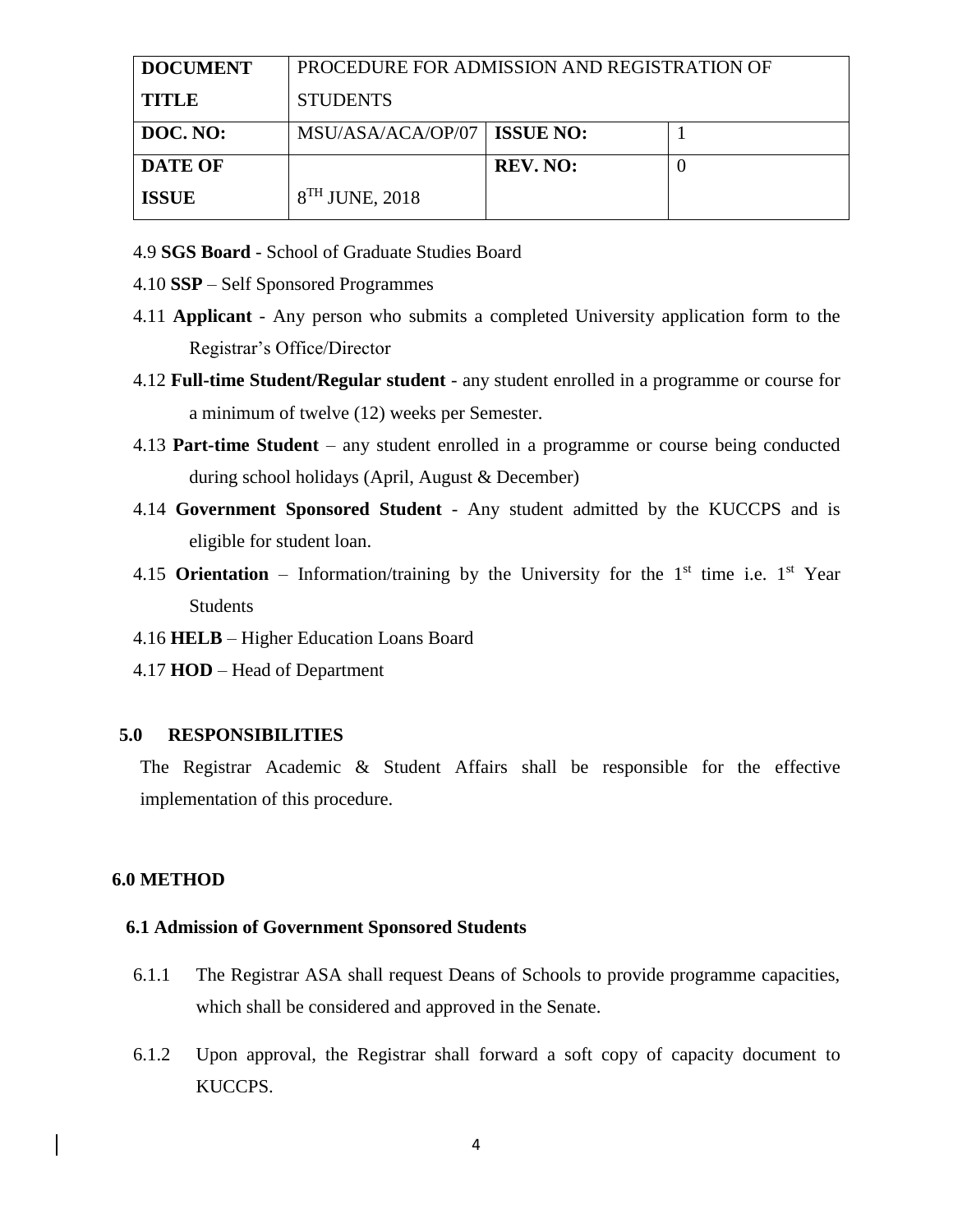| <b>DOCUMENT</b> | PROCEDURE FOR ADMISSION AND REGISTRATION OF |                 |   |  |
|-----------------|---------------------------------------------|-----------------|---|--|
| <b>TITLE</b>    | <b>STUDENTS</b>                             |                 |   |  |
| DOC. NO:        | MSU/ASA/ACA/OP/07   ISSUE NO:               |                 |   |  |
| <b>DATE OF</b>  |                                             | <b>REV. NO:</b> | U |  |
| <b>ISSUE</b>    | $8TH$ JUNE, 2018                            |                 |   |  |

6.1.3 Upon receipt of list of admitted students from KUCCPS, Registrar ASA, shall prepare admission letters and joining instructions. The documents shall be uploaded onto the University website and students informed to download letters of admission.

#### **6.2 Admissions of Self Sponsored Programme**

- 6.2.1 All applications shall be received by the Registrar ASA through online applications or printed copies.
- 6.2.2 Applications shall be submitted, together with evidence of payment of application fees and other relevant documentations as prescribed in application form.
- 6.2.3 The AO shall sort, record and forward the applications to relevant Deans for evaluation.
- 6.2.4 Upon receipt of the application forms, the Deans of Schools and HODs shall either recommend/not recommend for admission based on admission requirements of the University.
- 6.2.5 In cases where the Deans and HODs do not recommend admission based on admission requirements, they shall state the reasons accordingly.
- 6.2.6 The Deans shall generate summary of the applications within 7 days of receipt and forward the same to Registrar, ASA
- 6.2.7 Registrar ASA shall prepare send provisional Admission Letters to admitted applicants upon ratification of applications by Deans Committee.
- 6.2.8 The final admission letters with admission numbers shall be issued to the students upon fulfillment of the financial obligations stated in the provisional admission letters.